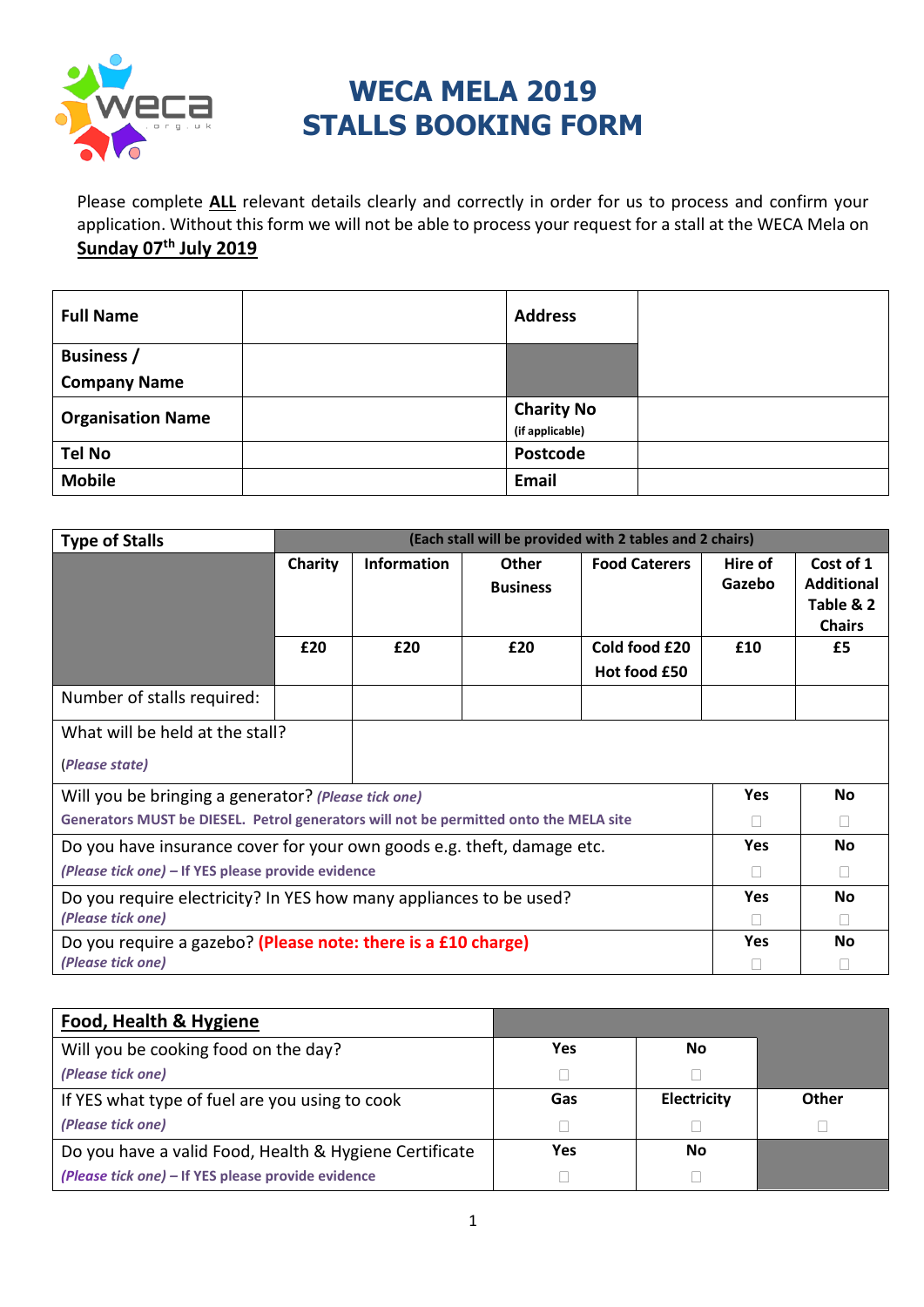| <b>Payments</b>                                                                                                                                                                                                                                                                                        |                            |        |                      |  |
|--------------------------------------------------------------------------------------------------------------------------------------------------------------------------------------------------------------------------------------------------------------------------------------------------------|----------------------------|--------|----------------------|--|
| Total stall booking cost                                                                                                                                                                                                                                                                               |                            | £      |                      |  |
| Method of payment                                                                                                                                                                                                                                                                                      |                            | Cheque | <b>Bank Transfer</b> |  |
| (Please tick one) - Cheque payable to Warrington Ethnic Community Association                                                                                                                                                                                                                          |                            |        |                      |  |
| Please return this form along with payment to the following members or the executive<br>committee by Friday 21 <sup>st</sup> JUNE 2019<br>All payment must be made before 28 <sup>th</sup> JUNE by Cheque or Bank Transfer<br>Additional £10 will be charged for any payment made on the day of event. |                            |        |                      |  |
| <b>Bank Details:</b>                                                                                                                                                                                                                                                                                   | Form drop off              |        |                      |  |
| <b>WECA</b>                                                                                                                                                                                                                                                                                            | <b>WECA</b>                |        |                      |  |
| Sort Code: 20-91-48                                                                                                                                                                                                                                                                                    | The Gateway, Sankey Street |        |                      |  |
| Account: 20600474                                                                                                                                                                                                                                                                                      | Warrington, WA 1 1SR       |        |                      |  |
| <b>Mr Moazzam Hussain</b>                                                                                                                                                                                                                                                                              | Mr Hassan Kazi             |        |                      |  |
| M: 07814037411                                                                                                                                                                                                                                                                                         | M: 07804561599             |        |                      |  |
| E: moazzamh@hotmail.co.uk                                                                                                                                                                                                                                                                              |                            |        |                      |  |
| <b>Mr Vishal Verma</b>                                                                                                                                                                                                                                                                                 |                            |        |                      |  |
| T: 07888675699                                                                                                                                                                                                                                                                                         |                            |        |                      |  |
| E: vishal@nuconcepts.co.uk                                                                                                                                                                                                                                                                             |                            |        |                      |  |
| <b>Declaration</b><br>I fully understand the contents of the booking form and agree to observe the terms & conditions. I<br>understand that the management also reserves the right to refuse an application without giving any reasons.                                                                |                            |        |                      |  |
|                                                                                                                                                                                                                                                                                                        |                            |        |                      |  |
| For Office Use Only:                                                                                                                                                                                                                                                                                   |                            |        |                      |  |
|                                                                                                                                                                                                                                                                                                        |                            |        |                      |  |
| <b>ACKNOWLEDGEMENT &amp; CONFIRMATION OF BOOKING</b>                                                                                                                                                                                                                                                   |                            |        |                      |  |
| Acknowledge the application and confirm that the stall booking has been confirmed.                                                                                                                                                                                                                     |                            |        |                      |  |

## **Organisers Contact Details**

| Mr Moazzam Hussain (General Secretary)<br>M: 07814037411<br>E: moazzamh@hotmail.co.uk | Mr Hassan Kazi (Chairman)<br>M: 07804561599 |
|---------------------------------------------------------------------------------------|---------------------------------------------|
| <b>Mr Vishal Verma (Treasure)</b><br>T: 07888675699<br>E: vishal@nuconcepts.co.uk     |                                             |